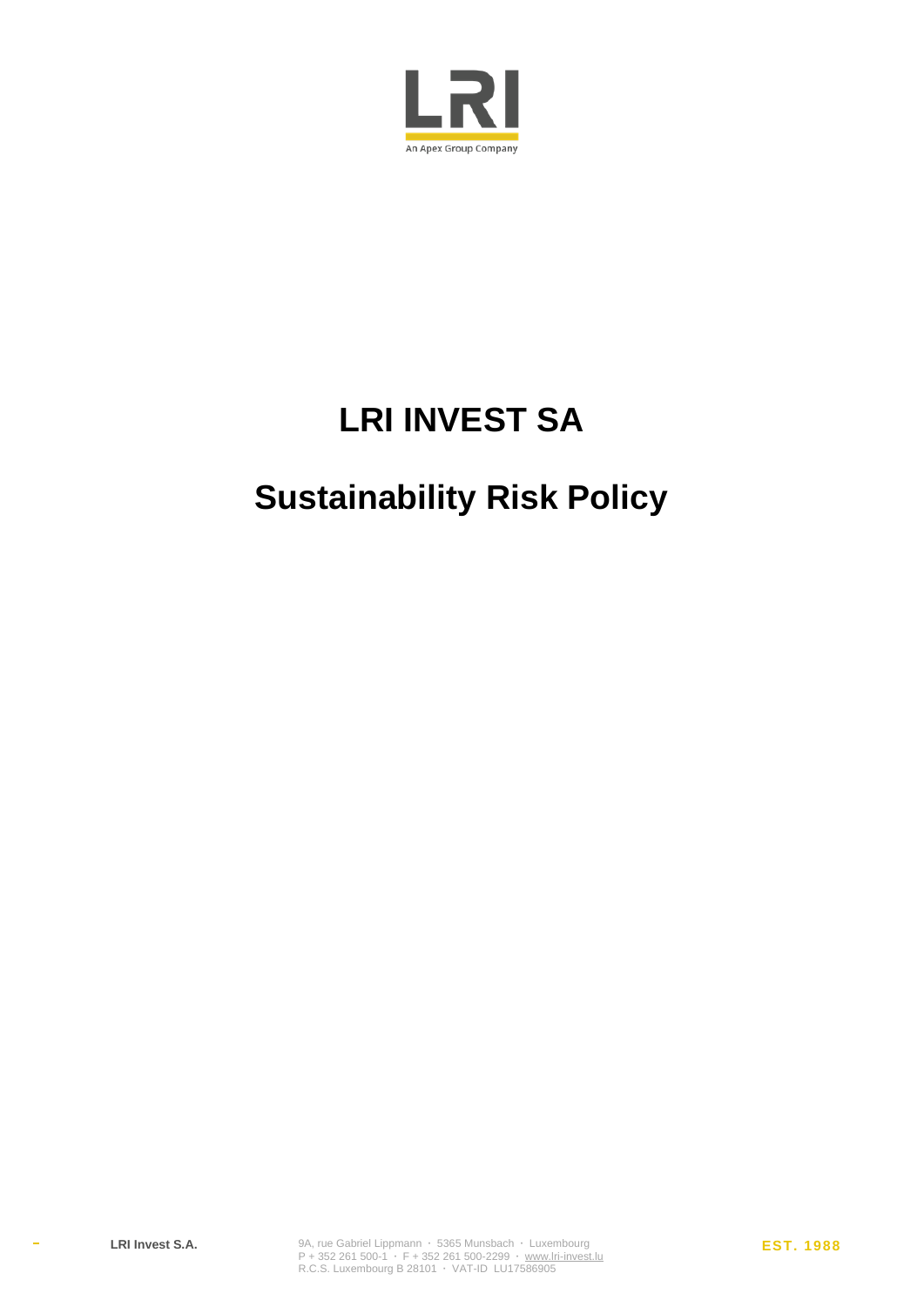

### Contents

| 1.   |  |
|------|--|
| 1.1. |  |
| 2.   |  |
| 2.1. |  |
| 3.   |  |
| 3.1. |  |
| 3.2. |  |
| 3.3. |  |
| 3.4. |  |
| 3.5. |  |
| 3.6. |  |
| 3.7. |  |
| 4.   |  |

 $\Delta \sim 10^4$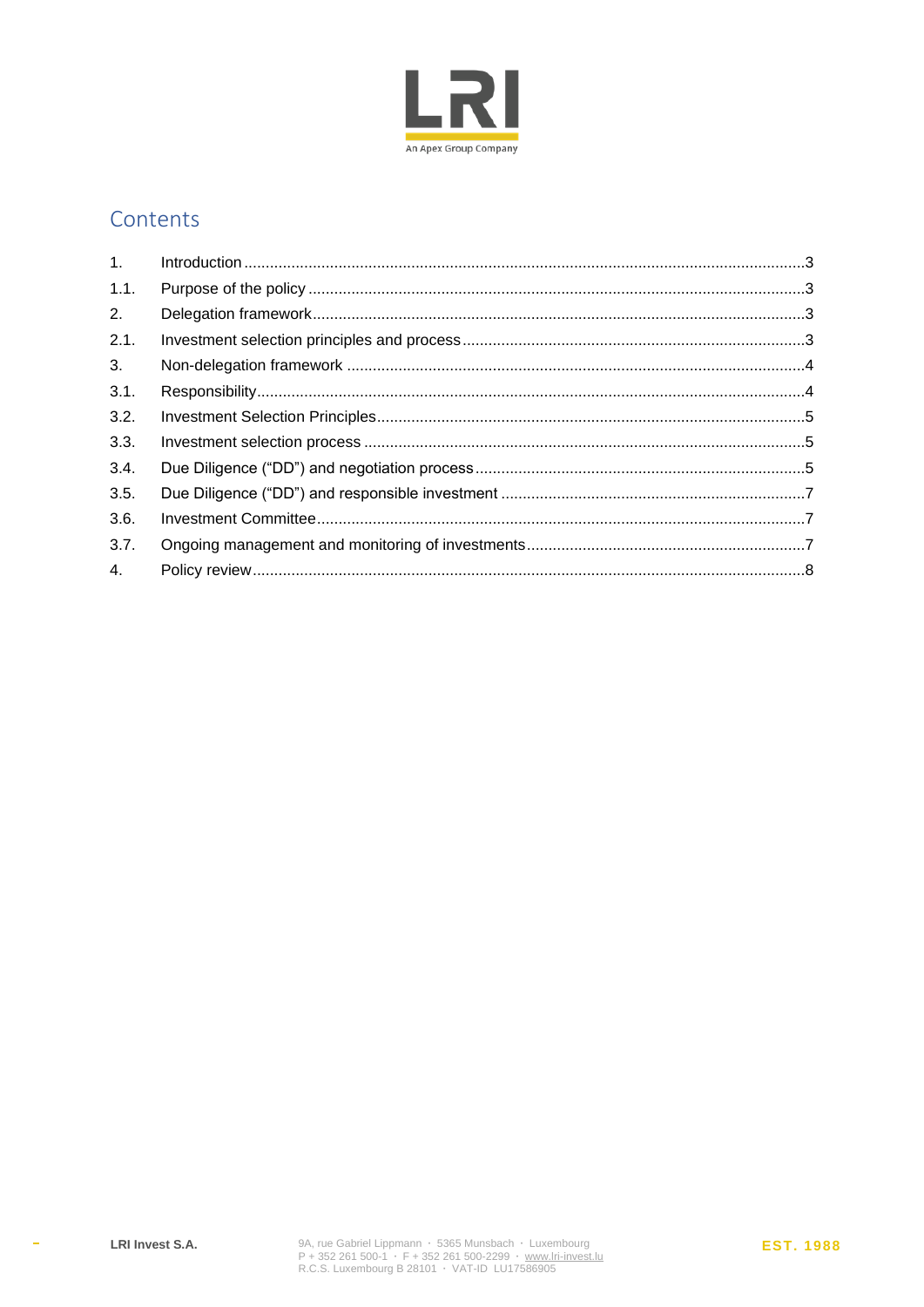

### <span id="page-2-0"></span>**1. Introduction**

#### **1.1. Purpose of the policy**

<span id="page-2-1"></span>The following sets forth processes for ensuring that all investments are made in accordance with the investment objectives and restrictions applicable to the Fund(s). This policy applies to LRI Invest S.A. UCITS and AIF portfolio management mandates as well as to the cases where the portfolio management function has been delegated to third parties. This policy outlines the processes related to the investment selection, ESG requirements and governance in case of delegation of the portfolio management function and in case of non-delegation of the function.

## <span id="page-2-2"></span>**2. Delegation framework**

In case of delegation of the portfolio management function, the portfolio management teams (Financial Assets (PMFA) and / or Real Assets (PMRA)) of LRI Invest S.A. will ensure that the Portfolio Manager perform the delegated activities in accordance with the Investment Management Agreements, the Management Regulations, the applicable Laws and Regulations and more specifically the Law dated 17 December 2010, the CSSF Circular 18/698 and well as the provision of the Law of 12 July 2013 and the EU Commission Delegated Regulation of AIFM but also CSSF Regulation 10-4. The PMRA & PMFA have defined the oversight monitoring process by having defined specific controls to be carried out for initial and periodic due diligence.

#### <span id="page-2-3"></span>**2.1. Investment selection principles and process**

The oversight of the investment selection process shall ensure:

- the delegate has adequate knowledge and understanding of the assets in which the funds are investing;
- the existence and adequacy of written investment selection policies/procedures (or similar document(s) / process(es))
- the existence and adequacy of written due diligence policies/procedures in the selection of investments, based on qualitative, quantitative, reliable and up-to-date researches; the controls over the implementation of the related policies / processes;
- the right records management over the selection process (strategy decisions, allocation decisions, selection possibilities and decisions).
- When relevant, the existence and adequacy of written policies/procedures in the integration of extra-financial factors or ESG factors in investment decisions based on qualitative, quantitative, reliable and up-to-date researches; the controls over the implementation of the related extra-financial policies / processes;
- When relevant, the extra-financial policies/ procedures are based on the availability of ESG related information and used to identify whether there may be any significant issues, that require either more detailed technical assessment or need to be managed post-investment.
- When relevant that, the ESG analysis is fully integrated to the process of investment selection and integrates environmental, social and corporate governance (ESG) considerations into investment management processes.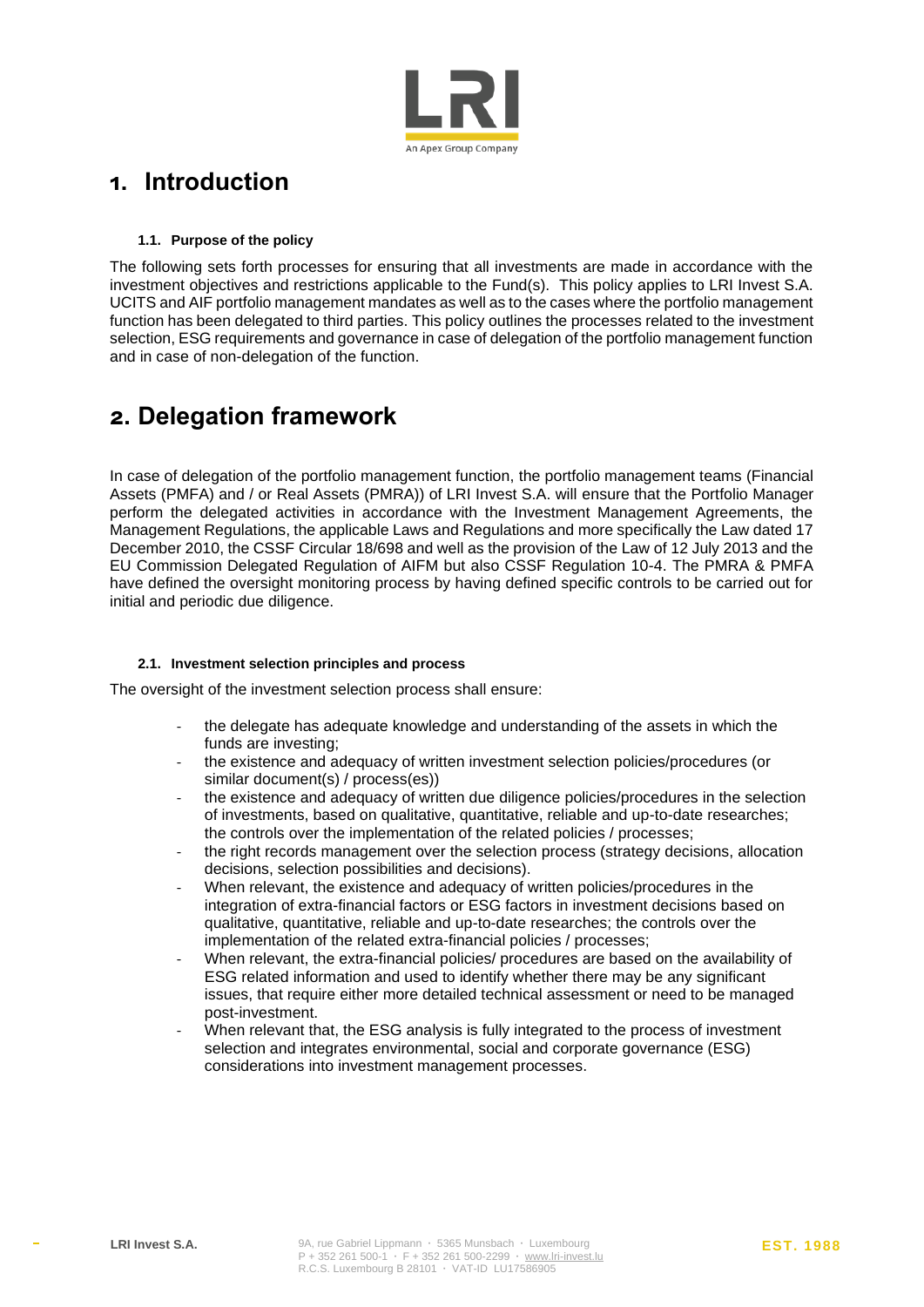

The portfolio management functions (PMRA & PMFA) of LRI Invest S.A. have applied the following measures to control the 3rd party portfolio managers:

- ensure that the Portfolio managers are fully licenced and capable to perform their function and have adequate knowledge about the assets they invest in including when relevant, extrafinancial or ESG knowledge;
- ensure that the Portfolio Managers have written investment selection due diligence policies/procedures in place and the related controls over their implementation (including that investments are made on the basis of qualitative, quantitative, extra-financial reliable and upto-date researches);
- ensure that the Portfolio Managers have implemented pre-trade controls to monitor compliance with the objectives, investment strategy and regulatory risk limits including sustainability risks
- ensure that the right records management over the selection process is in place
- ensure that the Portfolio Managers have written investment selection due diligence policies/procedures in place and the related controls over their implementation (including that investments are made on the basis of qualitative, quantitative, reliable and up-to-date researches);
- ensure that the Portfolio Managers have implemented pre-trade controls to monitor compliance with the objectives, investment strategy and regulatory risk limits including sustainable risks
- ensure that the right records management over the selection process is in place.

## <span id="page-3-0"></span>**3. Non-delegation framework**

In cases where the portfolio management function is not delegated the PMRA & PMFA teams follow the investment policies and procedures as outlined in the respective real assets and financial assets procedure manuals.

A Investment Committee (GIC) decision is required when real asset transactions need to be evaluated. The Investment Committee considers and reviews each investment or disinvestment proposal received from the investment advisors, advisory bodies (e.g. investment committees) or the management bodies of the funds and takes decisions on behalf of the AIFM for the respective fund. In performing its tasks, the GIC particularly considers the Investment policy, the Investment strategy and the Investment objectives of the funds including any ESG criteria that may apply to the fund and to the proposed investment. The GIC consist of six to eight senior employees of LRI Invest SA with relevant experience and competences in the fields of PE/RE/Debt and / or Infrastructure sectors. Standing members of the Committee are senior members of the portfolio management, valuation, legal and oversight teams. The GIC is subject to the supervision of the Management Board of LRI Invest SA (LRII) and is chaired by the Head of Portfolio Management Real Assets. A quorum of a minimum of three votes is required for a decision to be valid.

#### <span id="page-3-1"></span>**3.1. Responsibility**

It is the responsibility of the Portfolio Manager to accept/reject investment deals in accordance with the investment strategy and objectives of the Fund.

It is the responsibility of the Investment Advisor and his/her team to initially perform the analysis of a prospective investment opportunity, the investment cost as well as other necessary financial and extrafinancial information needed to make a well-informed investment decision. In addition, the Investment Advisor's team carefully evaluates all the necessary factors in order to make informative decisions for all Private Equity, Real Estate, Infrastructure or Debt investment opportunities. The Investment Advisor will carry out any necessary legal, technical, commercial, environmental, social and governance due diligence checks and will provide a summary of the results to the AIFM. The due diligence results and the description of the investment opportunity are presented to the AIFM in the form of an investment proposal. The Investment Committee will meet on an ad-hoc basis to review the recommendation made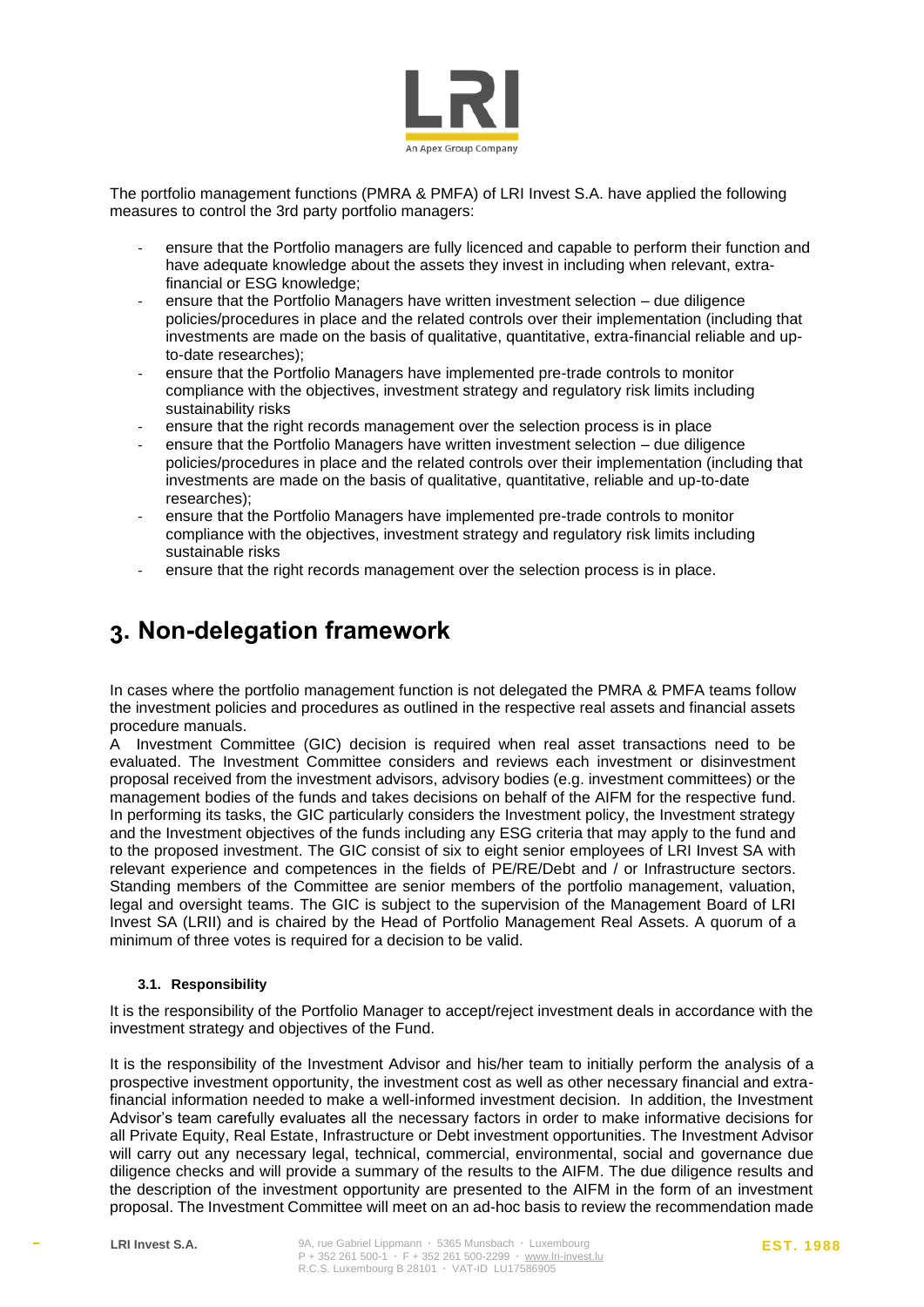

by the Investment Advisor. Based on the transaction evaluation documents prepared by the valuation, risk management and portfolio management teams the Investment Committee shall decide whether to proceed with the investment or not. Only upon GIC / AIFM approval of the recommended transaction the investment advisor may proceed with the investment / divestment process.

#### <span id="page-4-0"></span>**3.2. Investment Selection Principles**

LRII will ensure a high level of diligence in the selection and ongoing monitoring of investments, working in the best interest of the AIFs, the investors and the integrity of the markets. LRII's personnel have the necessary skills and expertise in real and in financial assets to ensure qualified, prudent and diligent processing of investment decisions.

Each AIF under management has a defined investment strategy within the AIF Documents that acts as a business plan for the AIF. This strategy specifies, inter alia, the geographic focus, asset class and specific investment limitations as well as setting out the underlying rationale for investment strategy. The AIF documents for close-ended AIFs may also include specified periods of time in which new investments can be made and other time restrictions.

The investment strategy for each AIF will be reviewed by the Investment Committee on an annual basis. To the extent allowable by the AIF Documents, the strategy may be updated in response to market conditions or any other consideration.

#### <span id="page-4-1"></span>**3.3. Investment selection process**

Once an investment opportunity is allocated to an AIF, an Investment Proposal is prepared by the Investment Advisors Team. The appropriate decision making body within the Investment Advisor will review the investment and determine the viability of the investment on a stand-alone basis and also in the context of the portfolio. This review includes an extensive underwriting process to check assumptions used by the Investment Advisors Team. The Investment Proposal is shared with the Risk Manager to underwrite the investment's risks early in the process and their feedback is incorporated into the final Investment Proposal. The Investment Advisor will review the Investment Proposal and produce its own recommendation memorandum.

The investment proposal (prepared by the advisor) and the transaction assessment papers prepared by the AIFM departments of LRII are submitted to the Investment Committee (GIC). Upon review of the provided documentation the AIFM body approves or rejects the transaction.

#### <span id="page-4-2"></span>**3.4. Due Diligence ("DD") and negotiation process**

The DD process will start with preliminary DD activities performed prior to the first review by the Investment Advisor and then increasingly involve third-party experts following the authorization of the DD budget, if applicable. During the transaction and DD process, it is the role of the Investment Advisor to coordinate DD activities of external service providers. The Investment Advisor must review the respective DD reports prepared by external service providers as well as perform its own DD activities and negotiate with the seller. The following analyses shall be performed by either the Investment Advisor (or its service providers) or external service providers during the DD process:

#### External service providers:

- ➢ External valuation report;
- ➢ Legal DD (property and deal level, if not tested / standard);
- $\triangleright$  ESG data provider or third parties
- ➢ Technical DD;
- ➢ Tax (entire structure, if not tested / standard structure);
- $\triangleright$  Environmental, engineering, seismic and other studies, as necessary and appropriate.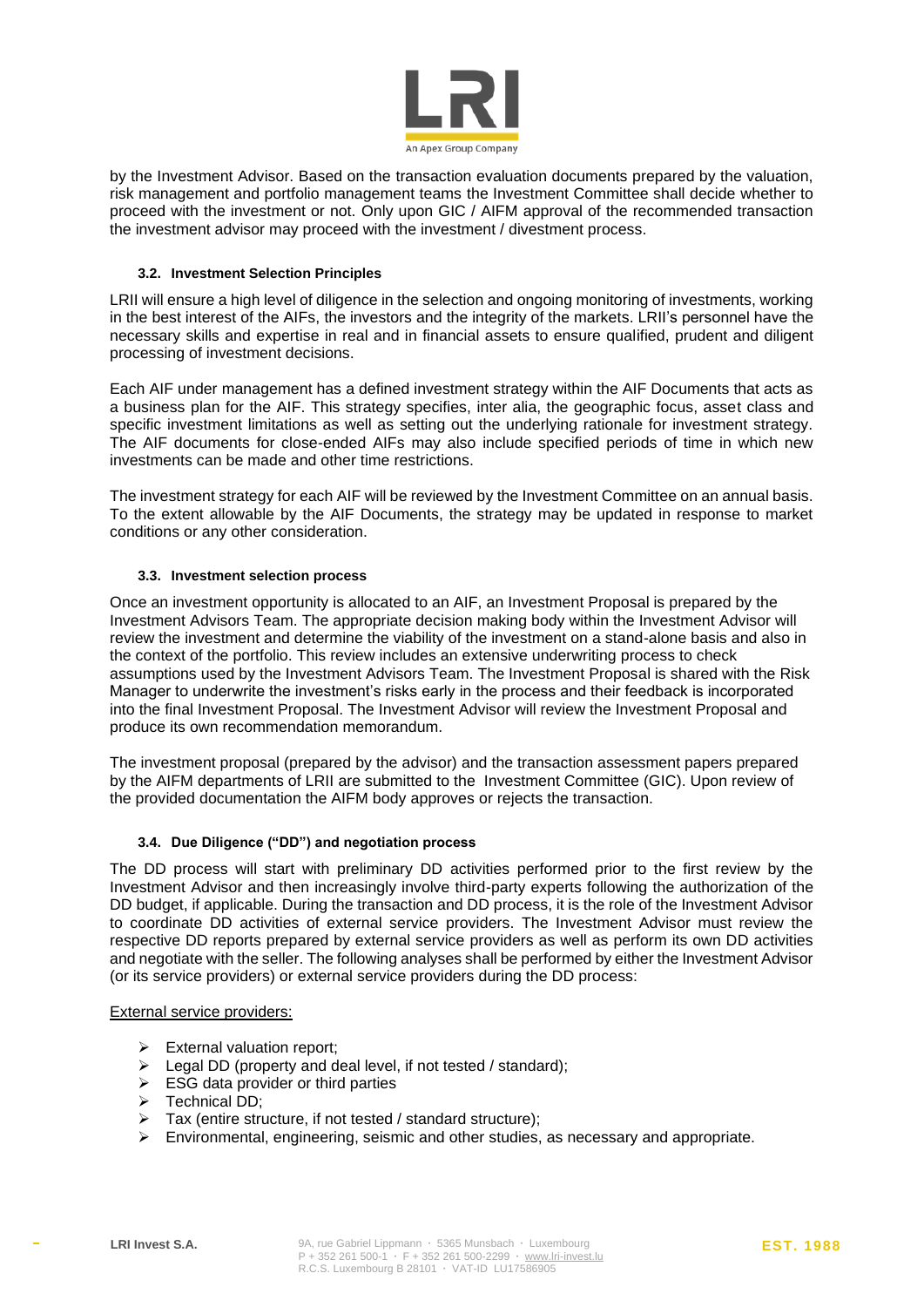

#### Investment Advisor:

- ➢ Market:
	- o Expand on the macro-level and micro-level reviews that commenced prior to first review and incorporate, where appropriate, input from third-parties;
	- $\circ$  In case the Investment Advisor is not already familiar with the properties' / portfolio's local market(s), make visits (of a representative sample).
- ➢ Financial:
- o Compile budget forecasts, business plans and scenarios, as appropriate.

#### ➢ Technical, operational and legal DD:

- o Technical
	- Review technical DD, follow up on findings to be resolved, document the follow up process and outcomes;
	- Assess any relevant environmental issues as well as studies commissioned by LRII from third-party consultants and provide opinions / recommendations to the Investment Committee.
- o Operational
	- Analyse tenancy, marketing and operating expenses at the property / economic unit level;
	- Evaluate risks identified throughout the DD process with regard to the extent to which the AIF can mitigate them including sustainability risks;
	- Assess the investment opportunity considering its specific risk profile and impact on the AIF's overall risk profile.
- o Legal
	- Review legal DD, follow-up on findings to be resolved, coordinate resolution process with external lawyers (as required), and document follow-up process and outcomes.
	- Address any regulatory issues that may arise or issues related to contractual obligations of the AIF, conflicts of interest, etc. arising in the context of the transaction to the Compliance Officer of LRII;
	- Review tax DD, follow-up on findings to be resolved, coordinate resolution process with external tax advisors (as required), and document follow-up process and outcomes.

As seen necessary during the progression of the DD, the Investment Advisor will refine its strategic business plan for the investment opportunity. The refined business plan will be dependent on a variety of specific considerations including market context, structural, legal and tax considerations.

Detailed financial models disclosing the financial and operational assumptions will be compiled by the Investment Advisor. In addition, scenario analyses reflecting various financial, operational and timing modalities will be prepared. The analyses will be explained in an advisory memorandum. Upon completion of the DD process, the Investment Advisor shall prepare a package of documentation ensuring that the Investment Committee is in a position to make a well informed decision. In addition to this package of documentation, the Investment Committee will consider the transaction assessments prepared by the valuation, risk management and portfolio management departments of the AIFM.

For each GIC decision a resolution document will be prepared and filed accordingly.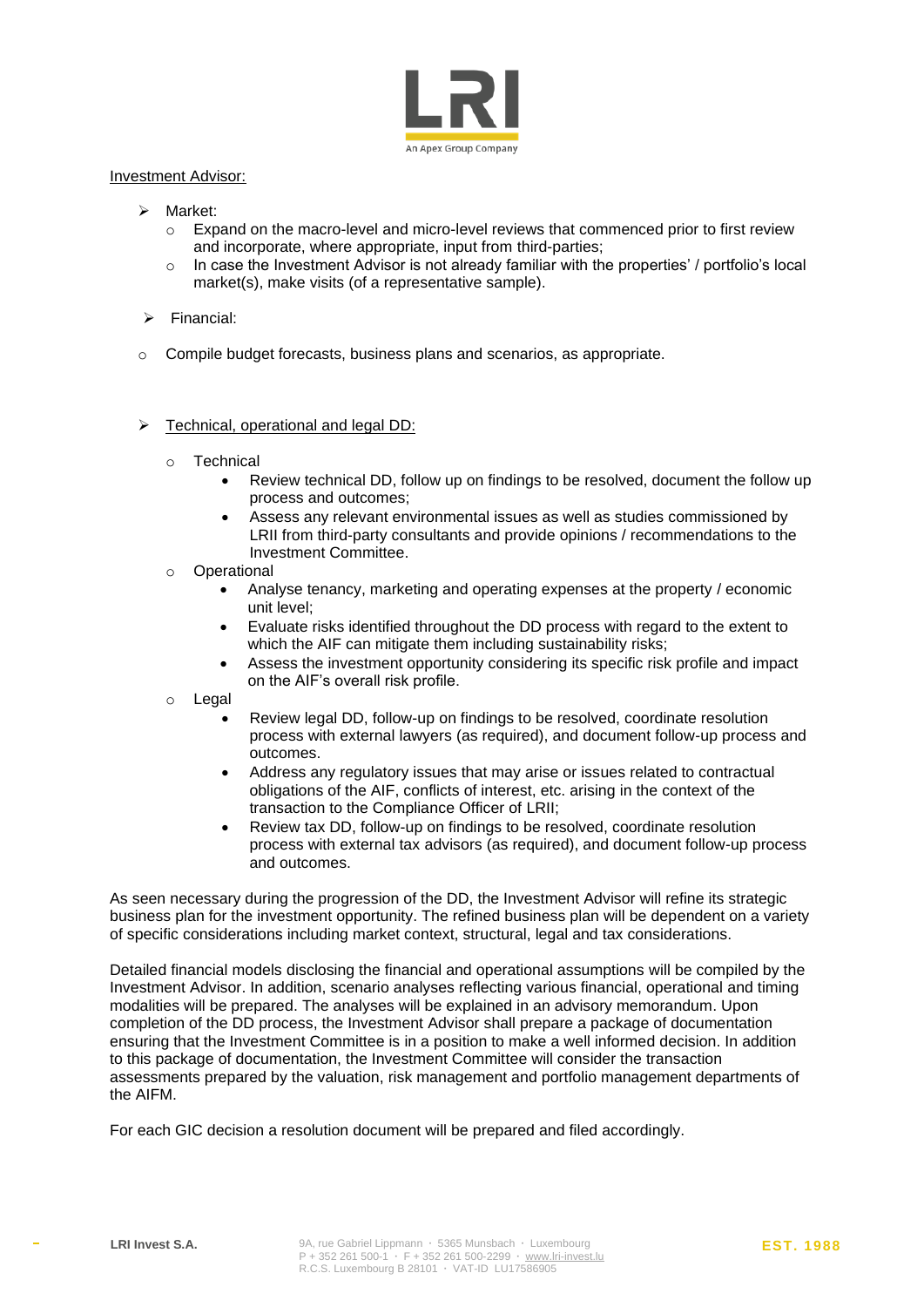

#### <span id="page-6-0"></span>**3.5. Due Diligence ("DD") and responsible investment**

The DD process includes an environmental, social and corporate governance (ESG) analyses performed either by the Investment Advisor or ideally by a third-party provider appointed by the AIFM. The integration of environmental, social and corporate governance (ESG) considerations into the investment management processes may have an impact on the financial performance of the individual assets of the fund or on the AIF as a whole. The ESG analysis shall be performed by either the Investment Advisor (or its service providers) or external service providers during the DD process.

The ESG review focuses on the availability of ESG related information and is used to identify whether there may be any significant issues, that require either more detailed technical assessment or need to be managed post-investment. The ESG analysis is an integral part of the AIFM's investment process.

Investment Advisors maintain an on-going dialogue with the AIF's management teams (where relevant) and encourage them to identify and raise material ESG issues. The AIFM also requests the AIF managers to report on their approach and on their achievement of the pre-defined ESG indicators. The AIFM may use the support of external providers or questionnaires to carry out an ESG review of the AIF.

#### <span id="page-6-1"></span>**3.6. Investment Committee**

The GIC is responsible for reviewing potential acquisition, disposition or any other major decision related to the investments or capital structure of the fund.

GIC meetings will be held regularly, currently daily via E-mail. The decision will be taken in Luxembourg at the premises of LRI Invest SA.

The investment approval process is outlined in a separate GIC policy.

#### <span id="page-6-2"></span>**3.7. Ongoing management and monitoring of investments**

Apart from its involvement in the decision making process of the AIF as described above, the portfolio management function of LRII shall ensure that business plans and sustainability criteria of the fund are regularly reviewed and updated to allow an assessment of the risk and performance of the AIF, taking into account current market conditions. The revised plans/budgets shall take into consideration the investment strategy of the AIF as set out in the AIF documents.

During the monitoring process, the portfolio management function shall work closely with the risk management function of the LRII and make sure that information provided to the risk management function is accurate and timely.

For each mandate the AIFM will monitor / review:

- Current performance vs. plan figures;
- Quarterly investor reports;
- Annual / quarterly valuations;
- Annual budgets;
- Treasury management;
- Anti-money laundering requirements (AML), Bribery Act 2010 and the Criminal Finances Act 2017;
- Follow-On Investment Reports to the Investment Committee, where a material change of business plan or investment of additional equity is contemplated;
- Making recommendations to the Fund on Investment disposal.
- Ongoing management and monitoring of investments regarding extra-financial performance or ESG. This monitoring phase is used to assess the actual delivery of the ESG terms and